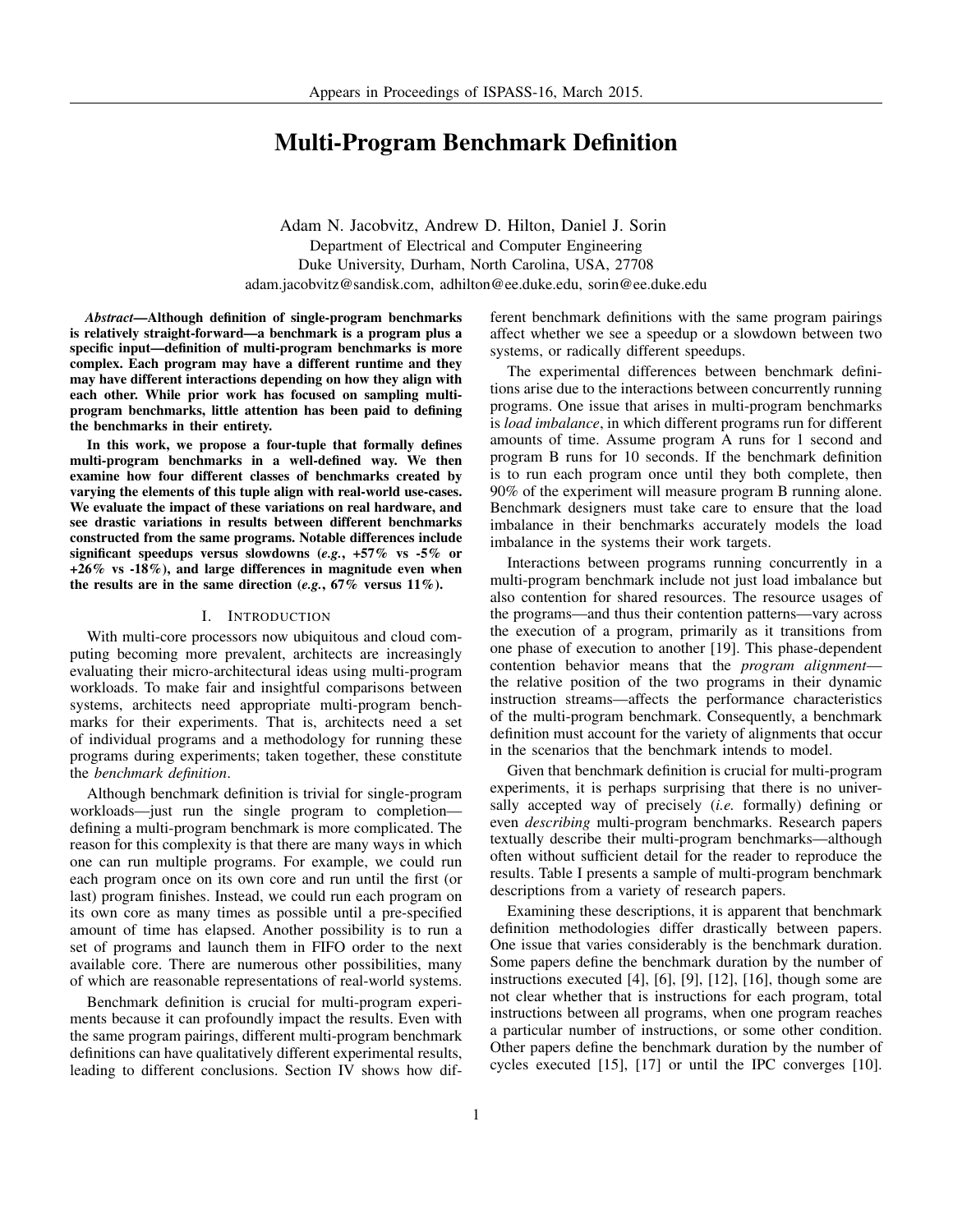| Paper                                                                      | <b>Multiprogram Benchmark Description</b>                                                            |  |  |
|----------------------------------------------------------------------------|------------------------------------------------------------------------------------------------------|--|--|
| "Balancing DRAM Locality and Parallelism in Shared Memory CMP              | ", we use SimPoint and determine a representative 200 million instruction region from each           |  |  |
| Systems" [6]                                                               | application."                                                                                        |  |  |
|                                                                            | "Our multi-program workload metholodgy is FIESTA. From each program we choose 50 samples,            |  |  |
| "CPROB: Checkpoint Processing with Opportunistic Minimal Recovery" [4]     | each of which runs for 5 million cycles when executed standalone. A multi-program run executes the   |  |  |
|                                                                            | samples from the different programs pair-wise."                                                      |  |  |
| "Effective Management of DRAM Bandwidth in Multicore Processors" [12]      | " the workloads are simulated in detail for 100 million instructions."                               |  |  |
| "Fair Queuing Memory Systems" [9]                                          | "We use twenty 100 million instruction SPEC benchmark sampled traces that have been verified to      |  |  |
|                                                                            | be statistically representative of the entire SPEC application."                                     |  |  |
| "A Flexible Heterogeneous Multi-core Architecture" [10]                    | "we use the methodology proposed in [FAME: FAirly MEasuring Multithreaded Architectures]we           |  |  |
|                                                                            | used a Maximum Allowable IPC Variance (MAIV) of 5%."                                                 |  |  |
| "MISE: Providing performance predictability and improving fairness in      | "We extract a representative phase of each benchmark using PinPoints and run that phase for 200      |  |  |
| shared main memory systems" [17]                                           | million cycles."                                                                                     |  |  |
|                                                                            | "Every 5 million cycles,, the jobscheduler receives a clock pulse; if runnable jobs are available    |  |  |
| "Symbiotic Jobscheduling for a Simultaneous Multithreading Processor" [15] | that were not scheduled during the previous timeslice, it swaps out one or more of the jobs that ran |  |  |
|                                                                            | in the last timeslice, replacing these with jobs that did not."                                      |  |  |
| "Symbiotic Jobscheduling with priorities for a Simultaneous Multithreading | "The benchmarks were fast-forwarded to get out of the startup phase before being simulated for 250   |  |  |
| Processor" [16]                                                            | million instructions times the number of threads being simulated."                                   |  |  |

Table I: Selection of multiprogram benchmark descriptions used in recent work.

Another issue that varies across multi-program benchmark definitions is the mapping of programs to cores. A benchmark could assign all programs of a given type to a given set of cores, or it could assign programs in a FIFO manner to the next available core.

To enable better experimental evaluations and higher reproducability of others' work, we argue for a framework for precisely defining multi-program benchmarks. With such a framework, experimenters could clearly and concisely describe their benchmarks, enabling peer-reviewers to assess the appropriateness of the benchmarks and other researchers to reexecute the benchmark exactly. However, we are *not* arguing that there should be a single benchmark definition for all experiments, because the benchmark must be appropriate for the experiment. A multi-program benchmark appropriate to a web-server would be inappropriate for a real-time control system, even if the individual programs comprising it were appropriate to both. None of the papers shown in Table I (or any others that we know of) explicitly discuss how their benchmark definitions align with the behavior of the systems they target.

In this work, we develop a framework for precisely and unambiguously defining multi-program benchmarks. A benchmark defined using our framework leaves no question as to how the programs were co-executed, making it directly reproducible. At the same time, our framework is flexible enough to allow the wide variety of benchmark definitions required to match the wide array of possible system usage models. We show how to use our framework to define benchmarks for some system usage models (*e.g.*, highly-utilized servers, servers with constrained scheduling, etc.). Although we obviously cannot show all possible benchmark definitions that can be specified in our framework, the examples provide a clear demonstration of its usefulness and importance. Architects targetting other systems can use our framework to define whatever benchmarks are appropriate, and can succinctly describe them with enough precision that others can fully understand them.

The primary contributions of this work are:

- A framework for precisely defining and unambiguously describing multi-program benchmarks.
- Examples of how the framework can be applied to define benchmarks appropriate to experimentation for some real system usage models.
- Experimental demonstration of the impact that benchmark definition has on experimental results.

# II. THE ELEMENTS OF A MULTI-PROGRAM BENCHMARK EXPERIMENT

Before we present our new framework for precisely defining multi-program benchmarks, it is important and insightful to clearly separate the elements of an experiment in order to understand the critical role played by benchmark definition. We now present the steps necessary to construct a rigorous scientific experiment with multi-program benchmarks.

Step 1: Benchmark program selection. A multi-program benchmark involves running multiple single-program benchmarks (program  $+$  input), and we distinguish between the selection of these single-program benchmarks (which is Step #1) and how they are co-executed (Step #2). For Step #1, an experimenter simply chooses how many programs to run, which programs to run, and the appropriate input data-sets for each.

Step 2: Multi-program benchmark definition. This step is the focus of this paper and where our contribution lies. We develop a framework for precisely specifying how to run the programs that were selected in Step #1.

Step 3: Evaluation metric selection. Experimenters choose a metric that is appropriate to the issue they are exploring. There are metrics for performance, power, reliability, etc. Metric selection is a very important issue that is the subject of much debate [2], [3], [8], [13], but it is mostly orthogonal to the focus of this paper. That is, a well-defined benchmark could be used to evaluate whatever metric is chosen in Step #3.

However, the choice of metric could become somewhat entangled with benchmark definition (but orthogonal to the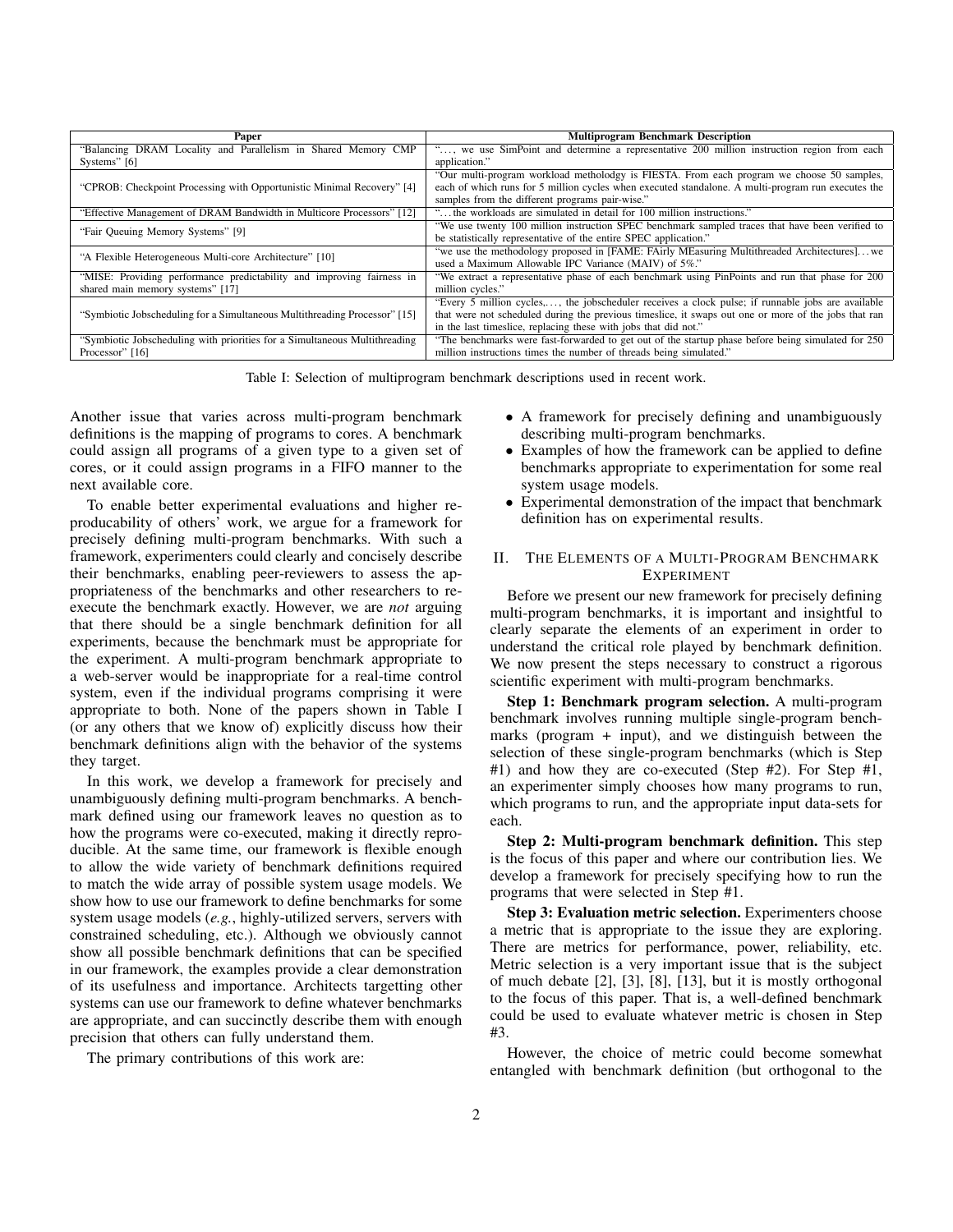general formalism for benchmark definition that we present). As we will see shortly, different multi-program benchmarks may hold different aspects (*e.g.*, programs executed, runtime, energy consumed, etc.) constant. In a benchmark that holds "programs executed" constant, simply measuring "runtime" gives a meaningful performance metric; lower runtime equals higher performance. However, in a benchmark that holds "runtime" constant, measuring runtime is of course, silly. Instead, higher performance comes from a higher number of jobs executed in the fixed time. Of course, if the ratio of the programs co-executed changes, then some system model dependent notion of total work must be applied to combine them.

Step 4 (optional): Benchmark sampling. To reduce the time required for the experiment, the experimenter may choose to sample the benchmark's execution. Sampling methodology is an active area of research (*e.g.*, [5], [11], [13], [18], [19], [22]), but it is largely orthogonal to the focus of this paper. To sample a benchmark requires first defining the benchmark to be sampled. (Put another way, to quantify sampling error, one must compare the results of the sampled benchmark to a baseline unsampled benchmark.) Some researchers have developed sampling methodologies whereby they start with the sampled benchmark and then they may or may not infer the definition of the unsampled benchmark. We note that sampling is not entirely orthogonal to benchmark definition in that some sampling methodologies may not be applicable to all benchmark definitions.

# III. BENCHMARK DEFINITION

A benchmark's definition must specify all of the parameters required to ensure that the benchmark can be used to make meaningful comparisons. Typically, these comparisons are in terms of one or more metrics (*e.g.*, time, or energy) on two or more architectures. Executing a well-defined benchmark on each architectures allows for direct comparison of the metrics measured during the benchmark's execution. By contrast, illdefined benchmarks may yield invalid comparisons.

For single-program experiments, benchmark definition is well understood—a benchmark is the execution of a particular program on a specific input. Running the same program on the same input produces results that are directly comparable across architectures. If  $l$ bm.ref takes 30 seconds on architecture  $\alpha$ and 60 seconds on architecture  $\beta$ , we can typically conclude that architecture  $\alpha$  is faster than architecture  $\beta$  on lbm.ref. Of course, in doing this comparison, one must be cautious of the broader experimental methodology—*e.g.*, performing multiple runs, determining significance of results relative to experimental error, eliminating other interference—however, these concerns are orthogonal to benchmark definition.

The challenge we address in this paper is the precise and unambiguous definition of multi-program benchmarks. We have developed a framework in which we define a multi-program benchmark as a 4-tuple:  $\langle \mathcal{B}, \mathcal{T}, \mathcal{F}, \mathcal{S}_0 \rangle$ . The first element,  $\mathcal{B}$ , is the set of single-program benchmarks (programs plus specific inputs) that are combined to make the multi-program benchmark. For example,  $\beta$  might be {1bm.train, gcc.ref}. In this paper, we consider only single-threaded programs; defining multi-program benchmarks consisting of multi-threaded programs is future work.

The second element of a multi-program benchmark definition is  $\mathcal{T}$ , the terminating condition for the benchmark, which specifies when the benchmark is complete. For single-program benchmarks, the terminating condition for the benchmark is implicit and simple: when the program of interest exits, the benchmark ends. For multi-program benchmarks, however, the terminating condition may take a variety of forms, such as "200 lbms and 100 gccs have completed" or "the benchmark has executed for 20 minutes."

The third element of the multi-program benchmark definition is F, the *selection function*, which decides which member of  $\beta$  to run on a particular core when that core becomes idle. This function may require some state (*e.g.*, to behave as if selecting jobs from a queue), and we denote this state as  $S$ .  $\mathcal F$ is a function of the current state and the core (specified as a natural number) for which it is selecting. Given those inputs,  $\mathcal F$ then produces a new state (to be used in the next invocation of  $\mathcal F$ ), as well as the single-program benchmark (if any) to run on that core. The function may return ⊥, selecting no member of  $\beta$ , and instead leaving that core idle. Formally,  $\mathcal F$ has type  $S \times \mathbb{N} \Rightarrow S \times \mathcal{B}_{\perp}$ . From a mathematical perspective, whenever one or more cores are idle (including at the start of the benchmark),  $\mathcal F$  is evaluated on each idle core in order from lowest to highest number. (Of course, actually running a benchmark would involve a more efficient implementation.)

The fourth element of the multi-program benchmark definition,  $S_0$  is the initial state for F. The type of  $S_0$  is clearly dependent on the way in which we specify the state used by  $F$ . In this paper, we focus on state that is represented using one or more queues, thus the initial state  $S_0$  is the initial state of those queues.

#### *A. Space of Multi-Program Benchmarks*

Our framework for defining multi-program benchmarks provides the flexibility to precisely describe a wide range of benchmarks. In fact, the space of possible benchmarks is unbounded, even if we fix  $\beta$ . However, not all benchmarks are interesting or representative of real-world use cases. For example, selecting  $\mathcal{T} =$  "two programs execute a system call within 10 cycles" is well-defined, but does not make intuitive sense. Likewise, as  $F$  is an arbitrary function, it could be illogical relative to typical ways to execute programs. While our framework *can* be used to define such benchmarks, they are uninteresting to examine.

We focus our explorations on options for three of the four elements of the benchmark definition tuple:  $\mathcal{T}, \mathcal{F}$ , and  $\mathcal{S}_0$ . The choice of set  $\beta$  is orthogonal to our work. For  $\mathcal T$ , we explore both work-based and time-based criteria for termination. For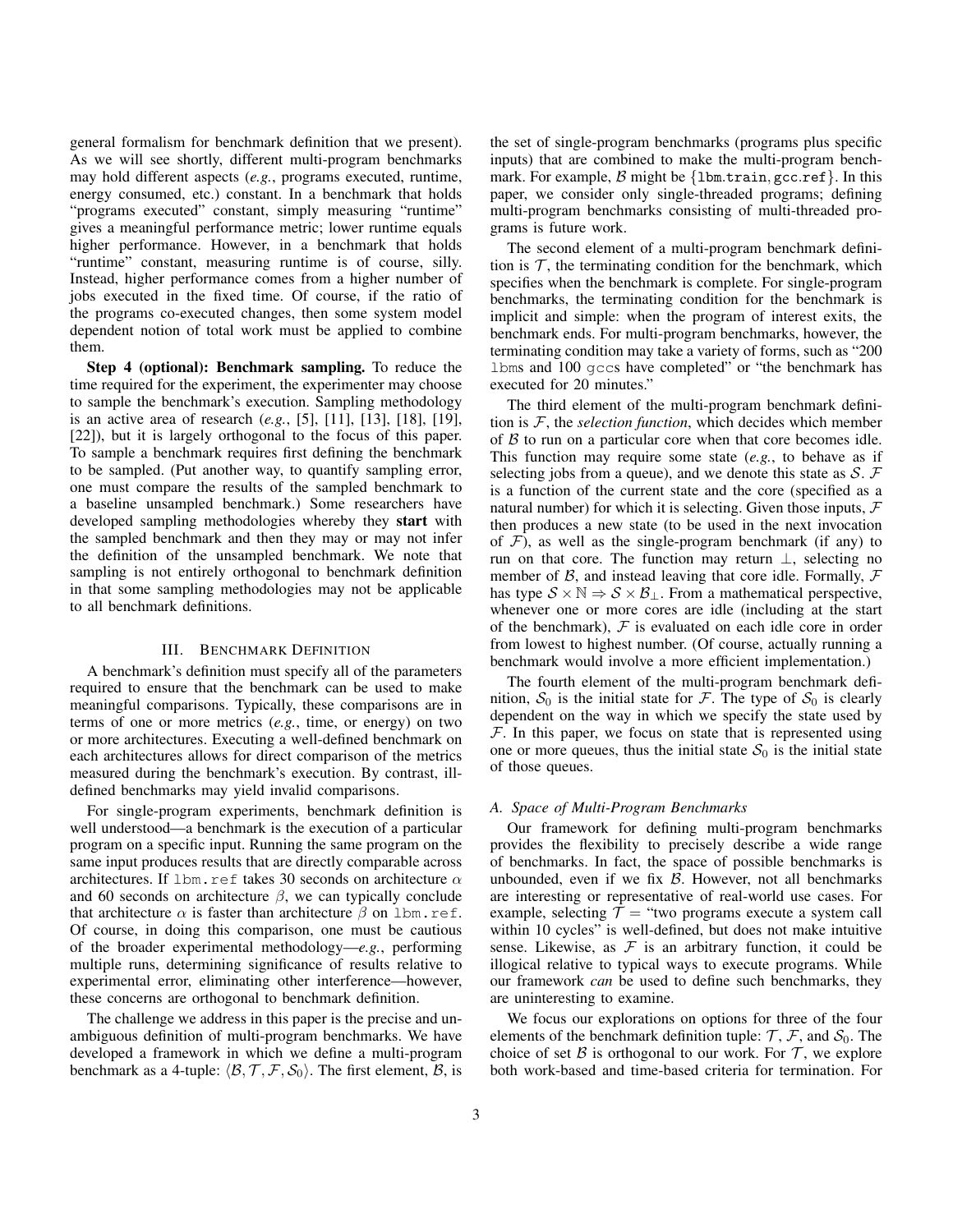

Figure 1: Four benchmarks which all have  $\mathcal{B} = \{A, B\}$ ,  $\mathcal{T}$  =finish all jobs. Benchmarks (a) and (b) have  $\mathcal{F}(q, n) = \langle \text{tail}(q), \text{head}(q) \rangle$ , while benchmarks (c) and (d) have  $\mathcal{F}(q, n) = \langle \text{tail}(q[n]) \rangle$ . Benchmark (a) has  $\mathcal{S}_0 =$  AABAABAABAAB, (b) has  $\mathcal{S}_0 =$  $ABBABBABBABB$ , (c) has  $S_0 = [AAAAAAA, BBBB]$  and (d) has  $S_0 = [AAA, BBBBBBBBB]$ .

 $F$ , we explore functions that use one or more queues as their state. Thus  $S_0$  is the initial state of these queues.

Given our focus on queue-based  $S$ , the choices for  $T$ and  $F$  suggest we should examine four classes from four "quadrants"—formed by the cross-product of  $\mathcal{T} = \{work-based,$ time-based} and  $\mathcal{F}$ ={one queue per core, one queue shared by all cores}. We now examine each of these classes and, for each one, describe what real-world use case it represents.

#### *B. Work-Based / Single Queue*

The first class we explore consists of benchmarks that run a specified amount of work (e.g., 7 executions of program A and 3 executions of program B) and use a single queue of jobs that is shared among all cores. The initial state of the queue is the set of all jobs (single-threaded programs) that must be completed for the benchmark to be complete. The program selection function dispatches jobs to cores in a FIFO fashion. We refer to this class of benchmarks as *JO* ("Complete all *J*obs, *O*ne Queue").

This benchmark class corresponds to highly-utilized servers. We can choose the initial state of the queue to contain the ratio of job types we expect to arrive at our server. For example, we can initialize the queue to hold jobs of type A, type B, and type C in a ratio of 2:1:3 or 2:5:1 or whatever is appropriate for the system being studied. Importantly, in this class, the rate at which the system completes jobs of a particular type does not affect the ratio of work it must complete.

Benchmarks in this class may be precisely defined in our benchmark definition framework by letting the state maintained for  $F$  be a FIFO queue whose elements are members of  $B$ . Specifically,  $\mathcal{F}(q, n) = \langle \texttt{tail}(q), \texttt{head}(q) \rangle$ , where  $\texttt{tail}(q)$ returns a queue just like  $q$ , except the first element is removed, and head $\bar{q}$  returns the first element of  $q<sup>1</sup>$ . For this class of benchmarks,  $\mathcal{T} =$  "all jobs from the initial queue have been executed." Varying  $\beta$  and  $S_0$  produce different benchmarks within this class.

Experimenters may devise the  $S<sub>0</sub>$ s for their benchmarks in a variety of ways (randomly, from real system traces, etc.). In this work, we do not propose a specific technique for constructing  $S_0$  (especially as there is no one *right* answer). Instead, the important consideration from our perspective is that  $S_0$  must be precisely defined, and remain fixed across architectures being compared. Changing  $S_0$  results in a different benchmark. Sections IV-C and IV-D evaluate the impact of the program ratio and ordering in  $S_0$  respectively.

Figure 1 illustrates four different benchmarks, all of which have  $\mathcal{B} = \{A, B\}$  (where A and B are single program benchmarks), and  $\mathcal{T}$  =finish all jobs. Of these, the left two benchmarks, (a) and (b), fall into this *JO* class of benchmarks. These two benchmarks differ in their values of  $S_0$ . The two different values of  $S_0$  give the two benchmarks different ratios of jobs of type A to jobs of type B, possibly resulting in drastically different performance characteristics. The distinction between the benchmarks shown in Figure 1 (a) and (b) illustrates a point of caution in designing multi-program benchmarks—even though they may appear quite similar, they are two distinct benchmarks.

#### *C. Work-Based / Per-Core Queues*

In this class of benchmarks, we still have a fixed amount of work to perform but now have an array of per-core queues, indexed by core number, instead of a single queue. Specifically, we fix  $\mathcal{F}(q, n) = \langle \text{tail}(q[n]), \text{head}(q[n]) \rangle$ , and  $\mathcal{T} =$  "all jobs from the initial queues have been executed." We refer to this class of benchmarks as *JM* ("Complete all *J*obs, *M*ultiple Queues").

This class of benchmarks represents server workloads in which there are constraints on how jobs may be scheduled onto the cores. One such constraint may arise from heterogeneity in the cores' ISAs (*e.g.*, Cell [7]); only jobs whose ISA match a particular core may be scheduled to it. Another scheduling constraint may arise due to quality-of-service (QoS) requirements (*e.g.* Paragon [1]), possibly where one type of jobs belongs to a datacenter customer paying a premium for dedicated use of some set of cores.

Figure 1 (c) and (d) depict two benchmarks in this class that have different  $S_0$ . In both of these benchmarks, Core 0 runs only As, and Core 1 runs only Bs. These two benchmarks will primarily differ in their *load imbalance*—when one core has finished all of its jobs, but the other has not.

Even though benchmarks (a) and (c) have the same Ato-B ratio (as do (b) and (d)), they will exhibit different characteristics. Notably, (c) and (d) will never run A one on core with A on the other core also nor B with B (both of which

<sup>&</sup>lt;sup>1</sup>Note that head( $\emptyset$ ) =  $\perp$  and tail( $\emptyset$ ) =  $\emptyset$ .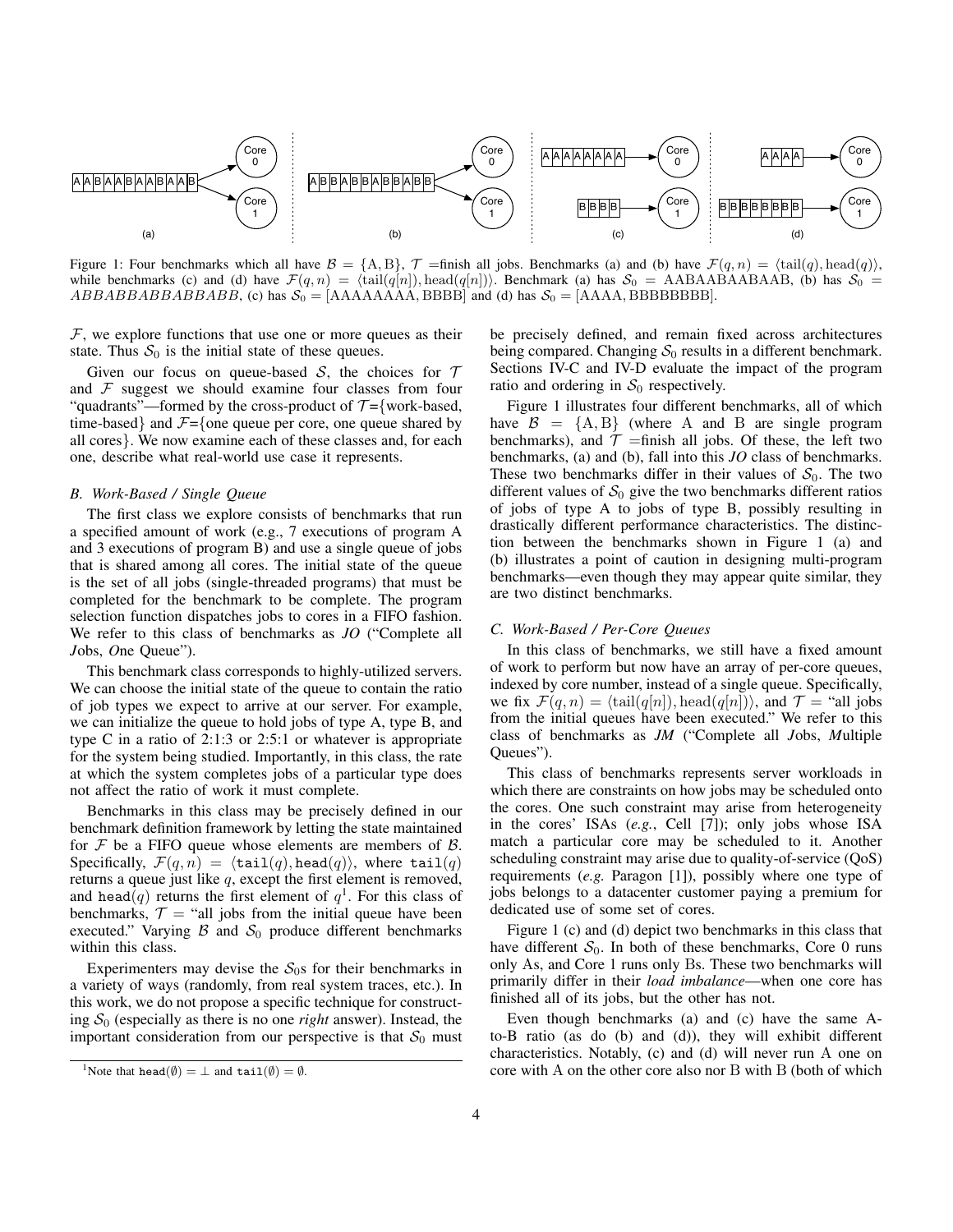

Figure 2: Three benchmarks which all have  $\mathcal{B} = \{A, B\}$ ,  $\mathcal{T}$  =run for X minutes. Benchmarks (a) and (b) have  $\mathcal{F}(q, n) = \langle \text{tail}(q), \text{head}(q) \rangle$ , while benchmark (c) has  $\mathcal{F}(q, n) = \langle \text{tail}(q[n]) \rangle$ , head $(q[n]) \rangle$ . Here, the queues are infinite, and benchmark (a) has  $\mathcal{S}_0 = \dots$  AABAAB, (b) has  $S_0 = ...ABBABB$ , and (c) has  $S_0 =$  [... AAAA,... BBBB].

can occur in (a) and (b)). Such pairings may exhibit different performance characteristics than A/B pairings. For example, suppose the two cores share a cache and A has a large cache footprint, but B has a small one. A/B pairings may fit entirely in the cache, whereas A/A pairings may exhibit a significant number of cache misses. The (a) and (b) benchmarks will also exhibit different load imbalance from their (c)/(d) counterparts.

# *D. Time-Based / Per-Core Queues*

A third class of benchmarks arises when particular job types are pinned to particular cores  $(F(q, n))$  $\langle \text{tail}(q[n]), \text{head}(q[n]) \rangle$ , as in *JM*), for a fixed amount of time  $(\mathcal{T} =$  "run for X minutes"). We refer to this class as *TM* ("Run for a fixed *T*ime, *M*ultiple Queues"). Unlike the previous classes, the queues for this class of benchmarks have *infinite* length, so that the jobs never run out; instead, the benchmark ends when a certain amount of time expires. Figure 2 part (c) illustrates benchmarks in this class. Unlike the previous class of benchmarks, there is no notion of altering the ratio of the benchmarks by changing  $S_0$ . Instead, the ratio of the benchmarks is defined by the relative rate at which the cores execute them. This distinction is important because it means that the A-to-B ratio is *architecturally determined*—the ratio on architecture  $\alpha$  may be different than the ratio for the *same* benchmark on architecture  $\beta$ .

This class of benchmarks aligns with systems that run the same jobs continuously on the same cores. Here, performance improvements typically translate into better answers rather than finishing sooner. Systems modeled by this class of benchmarks include embedded control systems and some scientific simulations. For example, a robot might continuously run a vision analysis program on one core and a motion planning program on a second core. If an architectural change improves the vision analysis performance but not the motion planning performance, the robot will run more iterations of the vision analysis relative to the iterations of the motion planning.

# *E. Time-Base / Single Queue*

The fourth class of benchmark is *TO* "Run for a fixed *T*ime, *One Queue"*). This class has a single FIFO queue,  $\mathcal{F}(q, n) =$  $\langle \text{tail}(q), \text{head}(q) \rangle$ , and runs for a fixed time ( $\mathcal{T}$  = "run for X minutes"). Figure 2 parts (a) and (b) show two different benchmarks from this class, which have similar  $S_0$ s to the benchmarks shown in Figure 1 parts (a) and (b) respectively.

The *TO* benchmark class is similar to the *JO* class presented first. The major differences are that in *TO* the job ratio is not controlled precisely, and jobs may be partially executed when time experires. *TO*'s similarity to *JO* suggests that it is unlikely to capture any new classes of system behavior. The combination of these factors it unappealing from an experimental perspective.

# *F. Other Possibilities*

We underscore the fact that while these four classes of benchmarks demonstrate the utility of our model, they are *not* the only types of benchmarks it can describe. One could define benchmarks with other types of state (*e.g.*, multi-level queues, a list of job/arrival time pairs, . . . ), or other terminating conditions (*e.g.*, end when X joules have been expended which might be useful for research targetting mobile platforms). Experimenters should determine how to best construct benchmarks appropriate to the real-world system(s) their work targets, then describe them formally.

Furthermore, this formalism is applicable to any number of cores—not just two. As the number of cores grows, new possibilities also arise. For example, with four cores, even if one only considered queue-based definitions, new possibilites include two queues each of which is shared by a pair of cores, one core with a dedicated queue with three sharing another, and many others.

If architects desire to perform experiments where different numbers of cores are compared—*e.g.*, performance scalability from two to four to eight cores—they can still use this formalism. We note that some benchmark definitions (*e.g.*, our *JO* class) lend themselves naturally to such experiments, while others (*e.g.*, our *JM* class) are illogical in this context. Of course, as always, the experimenter should think carefully about what the real system behavior is, and define an appropriate benchmark, then formally describe it.

# IV. BENCHMARK DEFINITION EVALUATION

Using our benchmark definition framework, benchmarks that differ in any of their four components— $\beta$ ,  $\mathcal{T}$ ,  $\mathcal{F}$ , or  $\mathcal{S}_0$  are different, raising the question of the significance of these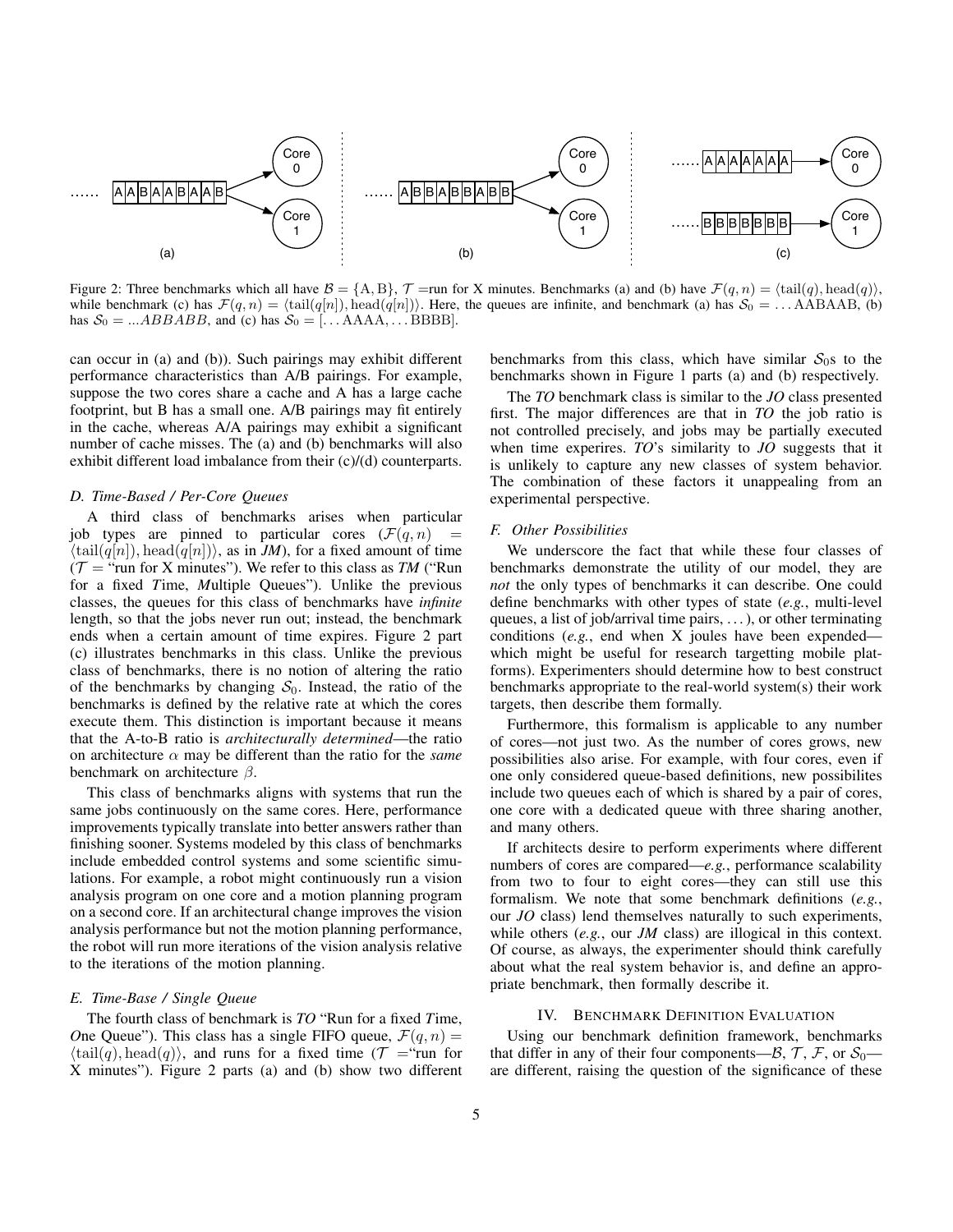|                            | JO                                                                                                                                                                                                                                | TО         | JM                       | TМ         |  |  |
|----------------------------|-----------------------------------------------------------------------------------------------------------------------------------------------------------------------------------------------------------------------------------|------------|--------------------------|------------|--|--|
|                            | Pairs of SPEC2006 programs run on their train inputs. The programs were compiled with $qcc-4$ . 7 (Except<br>for <i>deallI</i> which was compiled with $qcc-4$ . 4, as it would not compile with 4.7.) at optimization level -03. |            |                          |            |  |  |
|                            | All $(100)$ jobs                                                                                                                                                                                                                  | 20 minutes | All $(100)$ jobs         | 20 minutes |  |  |
|                            | As described in Section III                                                                                                                                                                                                       |            |                          |            |  |  |
| $S_0$ Length               | $100$ jobs $(50$ of each)                                                                                                                                                                                                         | $\infty$   | 2 queues of 50 jobs each | $\infty$   |  |  |
| Ratio of programs in $S_0$ |                                                                                                                                                                                                                                   |            |                          |            |  |  |
| $S_0$ Order                | Alternating                                                                                                                                                                                                                       |            |                          |            |  |  |

Table II: Details of benchmarks.

differences on experimental results. As architects generally understand that different single-program benchmarks exhibit different experimental characteristics, we focus on the multiprogram-specific portions:  $\mathcal{T}, \mathcal{F}$ , or  $\mathcal{S}_0$ .

Typical experimental evaluations use benchmarks to compare techniques to each other. In contrast, our experimental evaluation seeks to show the importance of the benchmarks themselves. When we compare two systems, we are not trying to show which system is better; rather, we are trying to show that the benchmark definition affects the outcome of the experiment. In fact, we find that an architect can come to different conclusions regarding two systems (e.g., A is faster than B vs. B is faster than A) depending on the benchmark definition.

#### *A. Methodology*

We conduct experiments on real hardware using two systems. The first is an Intel<sup>®</sup> Sandy Bridge i7-3930k with 16GB of DRAM, and a quad-channel memory system. The second is an  $\text{AMD}^{\textcircled{p}}$  Bulldozer FX-8150 with 16GB of DRAM, and a dual-channel memory system. We denote the Sandy Bridge and Bulldozer as SB and BD, respectively. Both systems run Debian 7.1 with Linux kernel 3.10.10. We focus exclusively on benchmarks with two programs, so we use exactly two logical cores—the two SMT contexts on one physical core for Sandy Bridge, and the two cores in a "module" for Bulldozer in any experiment. While our framework can be applied to benchmarks with more than two programs, we limit our evaluation to two program benchmarks in the interest of space. If anything, having more programs would make benchmark definition even more important.

For all experiments, we took many steps to minimize interference and external effects. First, all non-essential system daemons except SSH were disabled. Second, we fixed the cores' frequencies at their nominal values, disabling DVFS completely. Third, we disabled the Watchdog hang timer as well as Address Space Layout Randomization. Fourth, processes were pinned to CPUs, and memory was partitioned using Linux's NUMA emulation. Fifth, we used "real time" scheduling priority. Finally, ran each benchmark three times and used the median runtime (for *JO* and *JM*) or job execution count (for *TM*).

Our multi-program benchmarks use a variety of possible 2-program Bs, constructed from pairs of SPEC2006 singleprogram benchmarks. The choice of Bs is not critical to our evaluation because, unlike many experimental evaluations, we are not attempting to show that a proposed technique provides broad improvement over a representative set of benchmarks. Instead, we are showing the pitfalls and dangers of ill-defined multi-program benchmarks, so we need not concern ourselves with whether or not the  $\beta$ s give comprehensive coverage; highlighting specific examples of problems is sufficient to show the need for complete definitions.

Table II shows the details of the benchmarks. While ref are typically used with real hardware, we used the train inputs to achieve reasonable execution times with large numbers of re-executions of the programs. We explore variations on some of these details in Sections IV-C and IV-D.

# *B. Comparison of Benchmark Classes*

The top half of Figure 3 shows the results of a performance experiment using benchmarks from three of the four classes described in Section III. The fourth class, *TO*, behaves very similarly to *JO* for the reasons previously described, so we omit it in the interest of space. The graph plots the percent speedup (in terms of system throughput) of the Sandy Bridge system over the Bulldozer system.

For *JO* and *JM* benchmarks, percent speedup is quite simple—as the benchmarks hold the work constant, the percent speedup can be calculated simply as the percent reduction in runtime. For *TM*, time is held constant, so the performance improvement is in terms of increase in work done during this time. As we discussed earlier, the formula to combine the number of As and the number of Bs into on "total work" metric is system dependent. However, we are not as concerned with the particular details of that issue here (we are not trying to show one system is better than another for a specific task instead, just showing that the benchmarks themselves behave quite different), allowing us to do anything reasonable. For *TM*, we compute the total work as the sum of the number of As executed and the number of Bs execute. We note that we have examined a variety of different metrics, and none of them change the key conclusions of this work.

The most important result from Figure 3 is that for benchmarks comprised of the same underlying single programs, constructing them in different classes produces significantly different experimental results; they are quantitatively and qualitatively different benchmarks. In fact, of the 21 singleprogram pairings in Figure 3, only *cactus/dealII* and *milc/bzip2* exhibit similar (within 3%) speedups across all three benchmark classes. The different results between classes mean that improperly or imprecisely defined multi-program benchmarks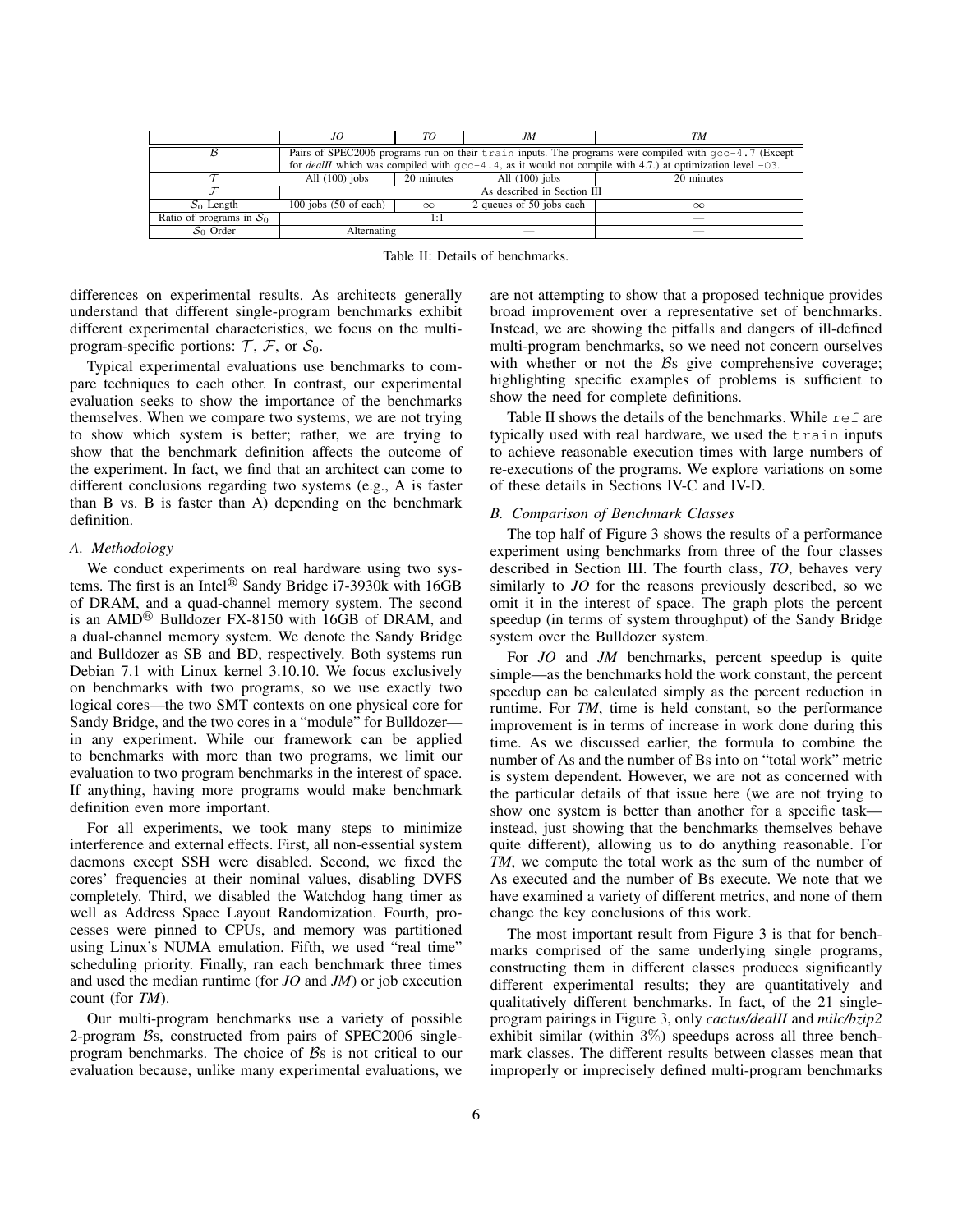

Figure 3: Top: Speedup of Sandy Bridge over Bulldozer for benchmarks from three classes. Bottom: Co-execution breakdown.

can lead to the wrong conclusion about an architectural design.

The bottom half of Figure 3 provides insights into the differences between these benchmarks by showing the *coexecution breakdown* of each benchmark on Bulldozer, *i.e.*, the percentage of execution time where different combinations of programs were executing together. The Sandy Bridge coexecution breakdown has the same high-level trends—even though the specific percentages change—so we elide it in the interest of space. Here, *AA* means that the first program in the pair executed in parallel with another instance of itself. *BB* is similar for the other program. *A* and *B* are where the respective programs executed by themselves, with the other "slot" idle (load imbalance). *AB* indicates that the two different programs co-executed. While *TM* benchmarks are 100% *AB* by definition—the other classes exhibit different co-execution patterns, resulting in different behaviors. We now examine a few of the more interesting pairings in-depth.

cactus/dealII. One of the pairings where all three classes are similar is *cactus/dealII*. Here, the co-execution breakdowns are almost identical—more than 98% *AB* for all classes. This similarity arises because *cactus* and *dealII* have almost identical runtimes when run together.

milc/bzip2. The other pairing where all three classes are similar is *milc*/*bzip2*. Unlike *cactus*/*dealII*, the co-execution breakdowns are not similar across the three classes. Instead, this similarity is a matter of coincidence—much like one could observe similar speedups on two single-program benchmarks in a given experiment, but they would still clearly be two different benchmarks.

cactus/libquantum. The *JM* execution shows a 26% speedup for Sandy Bridge over Bulldozer, whereas the other classes exhibit slowdowns. The *JM* benchmark's behavior is dominated by load imbalance; it primarily executes *cactus* by itself, on which Sandy Bridge outperforms Bulldozer by a significant amount. The *JO* benchmark, however, exhibits an 18% slowdown. For *JO*, most of the execution is *cactus* paired with itself (as opposed to alone). The difference in memory hierarchies accounts for this difference; Bulldozer has a larger (2MB versus 256KB) L2 cache. Compared to a single-program execution, a multi-program execution of *cactus* paired with itself on Bulldozer exhibits almost no increase in L2 cache misses (< 1%), whereas Sandy Bridge sees 36% more. The *TM* benchmark co-executes *cactus* with *libquantum* all the time, which Sandy Bridge executes 2% slower than Bulldozer—a different result than either of the previous two.

lbm/libquantum. Here, the *JO* and *JM* classes show significant (though significantly different) speedups of 75% and 41%. Here, *lbm* runs for significantly longer than *libquantum*. In the *JO* benchmark, this disparity results in significant *lbm*/*lbm* pairings, which Sandy Bridge executes 78% faster than Bulldozer. For *JM*, the difference between *lbm*'s and *libquantum*'s runtimes manifests as load imbalance, where one core is idle and the other executes *lbm* for most of the benchmark. The JM benchmark primarily measures the single program speedup of *lbm* run alone. Experimenting with a *TM* benchmark yields an even more drastically different answer: Sandy Bridge is 5% slower than Bulldozer. *TM*—by definition—executes *lbm* with *libquantum* the entire time, which requires it to execute significantly more *libquantum*s than *lbm*s: a 16.9:1 ratio on Sandy Bridge and a 24.4:1 ratio on Bulldozer.

# *C. Impact of Program Ratios in*  $S_0$

The benchmark classes evaluated in the previous section are defined by varying  $F$ ; however, even within one class,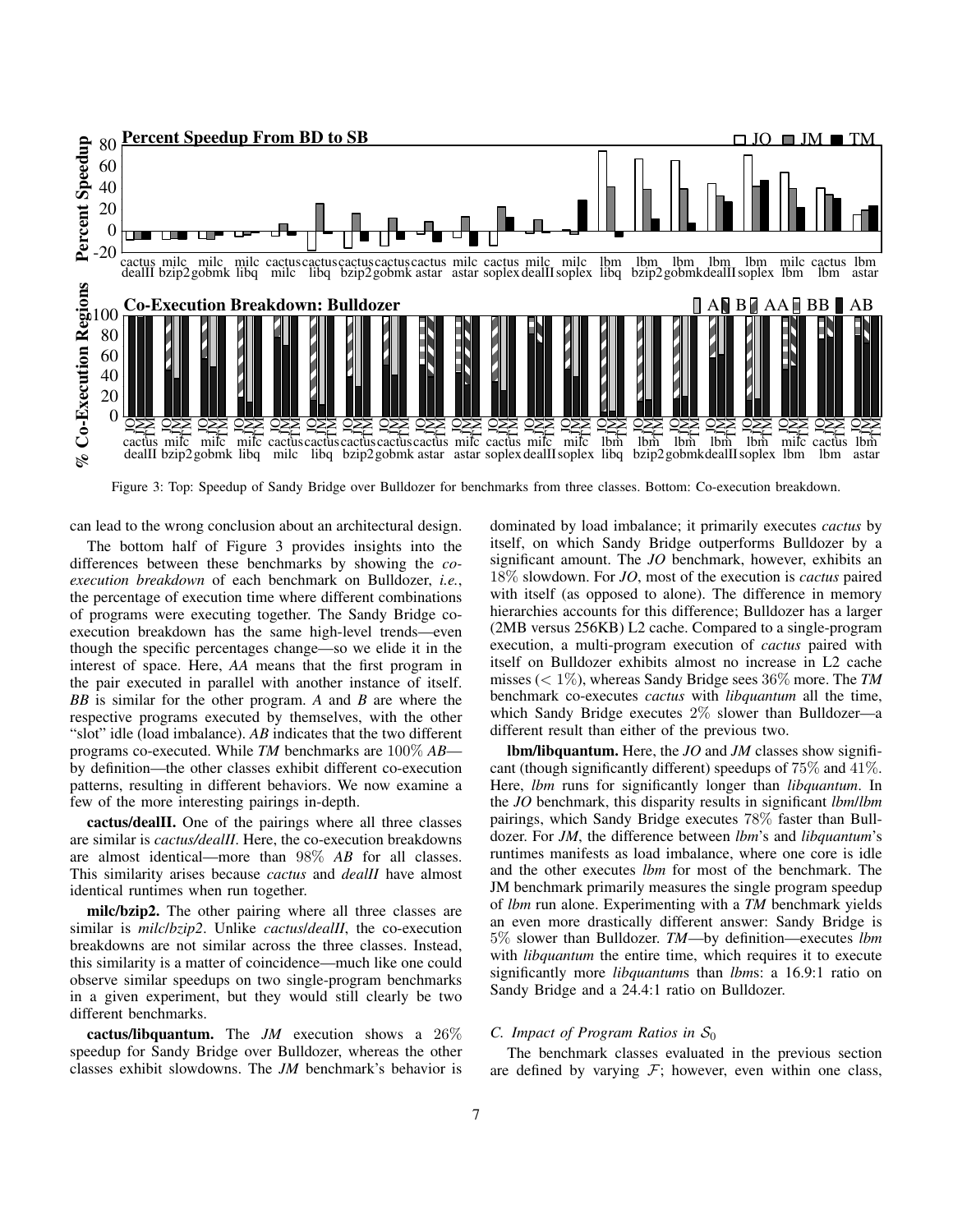

Figure 4: Top: Performance impact of varying the ratio of each program in  $S_0$  for *JO* benchmarks. Bottom: Corresponding co-execution breakdowns.

the specific value of  $S_0$  can also have significant impact on the experimental results. One characteristic of  $S_0$  that is particularly important to *JO* (and *TO*) benchmarks is the ratio of the two single-program benchmarks within the single queue.

The top graph in Figure 4 evaluates the impact on speedups of the ratio of the underlying single-program benchmarks in  $S_0$ . Here, the A-to-B ratio is varied from 6A:1B (left) to 1A:6Bs (right), with 3A:1B, 1A:1B, and 1A:3B in the middle. For each benchmark, the duration is 50 of the program on the "1" side of the ratio, and an appropriate number (300, 150, or 50) of the other program. The bottom graph shows the corresponding co-execution breakdown.

The most important observation from this experiment is that the ratio of the underlying single-program benchmarks makes a significant difference. The most pronounced example is *cactus*/*lbm* where we observe a 1% slowdown at 6:1 and a 71% speedup at 1:6. Other program pairs also exhibit a significant range of results, including a mix of slowdowns and speedups depending on their ratios. Although these results are not surprising in light of the results of the prior sections, they highlight another important consideration in benchmark design; even if the other aspects of the benchmark  $(\mathcal{B}, \mathcal{T}, \mathcal{A})$  $F$ ) are selected properly for an experiment, the ratio between the single-program benchmarks must align with the system that the experimenter hopes to model. If the system executes the programs in a variety of ratios, altering the ratios of  $S_0$  is not just a minor concern, but rather definition of completely different benchmarks with distinct behaviors.

The second observation is that the performance impacts of ratio alterations do not lend themselves well to simple extrapolation. Some pairings (*e.g.*, *cactus*/*dealII*) exhibit monotonic trends, however, many other pairings (*e.g.*, *cactus*/*milc*) flatten off, or even exhibit U-shaped behavior. The exact behavior depends on the relative performance characteristics of the different co-execution phases, as well as how the co-execution breakdown differs between systems. The important takeaway is that one cannot simply extrapolate the behavior of all ratios from a few data points.

# *D. Impact of*  $S_0$  *Ordering*

Another important consideration in the design of a *JO*style benchmark is the ordering of the programs in  $S_0$ . Different orderings here result in different benchmarks which can have significantly different performance characteristics. Considering the extreme case of  $S_0$  =ABAB...*vs*.  $S_0 = AAA \dots BBB \dots$  yields two benchmarks that intuitively behave quite differently, even when they have the same  $\mathcal{B}, \mathcal{F},$  $\mathcal{T}$ , and A-to-B ratio in  $\mathcal{S}_0$ . The first  $\mathcal{S}_0$ , would typically exhibit a significant *AB* component in the co-execution breakdown. The second, should be exclusively *AA* and *BB*.

Figure 5 shows the impact of varying the ordering in  $S_0$ for benchmarks in the *JO* class. Here, we experiment with four different queue orderings, all of which maintain 50 of each program. The first ordering alternates between the two programs, which is the same ordering used in Figure 3. We denote this ordering as (AB)<sup>∗</sup> . The second ordering places 5 consecutive instances of program A followed by 5 consecutive instances of program B, denoted (5A5B)<sup>∗</sup> , and repeats this pattern. The next ordering, (10A10B)<sup>∗</sup> , has groups of 10. The final ordering, (50A50B), has groups of 50.

Varying the ordering of the programs in  $S_0$  can have noticeable impact on the performance results. For *namd*/*cactus*, alternating *namd* and *cactus* results in Sandy Bridge under-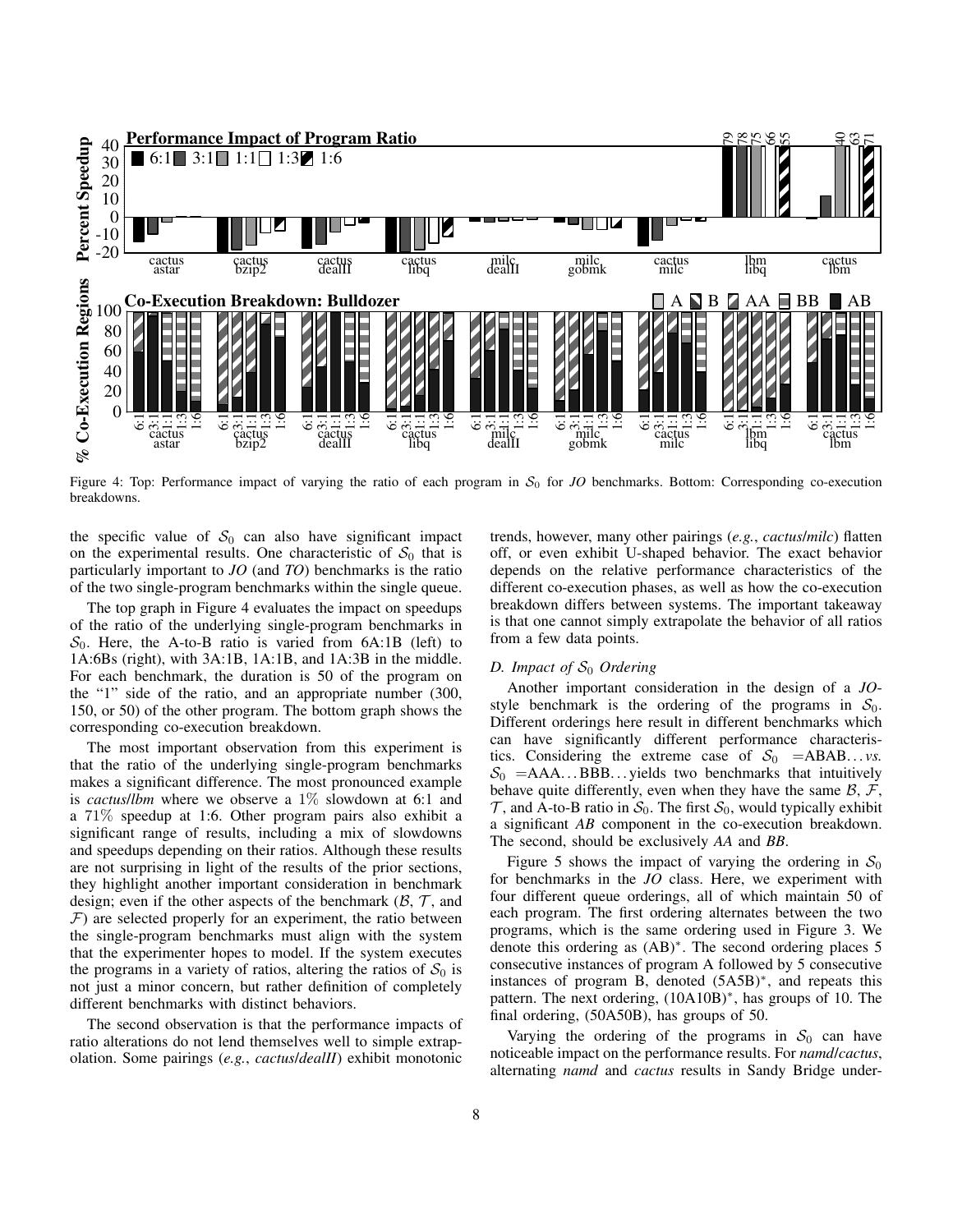

Figure 5: Top: Performance impact of program ordering in  $S_0$  within the *JO* class of benchmarks. Bottom: Corresponding co-execution breakdowns on Bulldozer.

performing Bulldozer by only 5.5%. However, when the programs are clustered in the queue, Bulldozer's performance advantage increases to  $11.4\%$  for  $(5A5B)^*$ , and  $13.3\%$  for (50A50B). The *gobmk*/*milc* pairing exhibits the opposite trend—as the queue ordering becomes more clustered, Sandy Bridge performs better relative to Bulldozer. In all pairings, the more clustered ordering leads to a higher probability of *AA* and *BB* co-executions—shifting the overall performance towards those behaviors, and away from the *AB* behavior.

Interestingly, the groups-of-10 and the groups-of-50 orderings exhibit very similar—all within 1% of each other behavior across all of the program pairings we experimented with. In fact, for any group-of-X ordering where X is even, one would expect similar behavior, as pairs of As run together (forming AA co-executions). These As then end at the same time, resulting in pairs of Bs starting and running together (forming BB co-executions). The results are not identical, as slight perturbations in the execution of one program may result in them not ending at the same time, leading to brief AB coexecution, followed by the Bs executing slightly out of phase.

Although the results in Figure 5 show that benchmarks with different  $S_0$  orderings have different performance behavior, the experiments suffer from the fact that a few hand-picked queue orderings were used to generate them; it is not clear how representative these orderings are. To further explore the impact of the ordering of the programs in  $S_0$ , Figure 6 shows the PDFs of speedups for 150 randomly selected orderings of  $S_0$  on each of four program pairings, as well as where the (AB)<sup>∗</sup> pairing falls on that distribution.

There are two interesting observations to make from Figure 6. First, the distributions are basically Gaussian, but with



Figure 6: Variation in performance for 150 uniformly randomly chosen  $S_0$  orderings for 4 program pairings.

rather different variances for the program pairings. The most narrow distribution of these three is *cactus*/*soplex*, with a standard deviation ( $\sigma$ ) of 0.32 percent speedup. This standard deviation means we would expect to find 99.7% of all speedups within  $\pm 3\sigma = 0.96$  percent of the mean—less than a 2% range. By contrast, *mcf/milc* has a much wider distribution, with  $\sigma = 1.16$ . Here, the  $\pm 3\sigma$  range spans almost 7% speedup.

The second interesting observation from this data is that the (AB)<sup>∗</sup> orderings used in the previous experiments (shown by the circles) fall at different points in the distribution—for some pairings (*e.g.*, *cactus*/*soplex*), the speedup obtained with the (AB)<sup>∗</sup> ordering is quite close to the mean. By contrast, namd/*cactus*'s (AB)<sup>\*</sup> results are well outside the randomly generated results.

The important take-away point from this experiment is that  $S_0$  ordering is a significant experimental concern. If an experimenter cannot say with certainty what  $S_0$  accurately models reality, multi-program results for *JO*-style benchmarks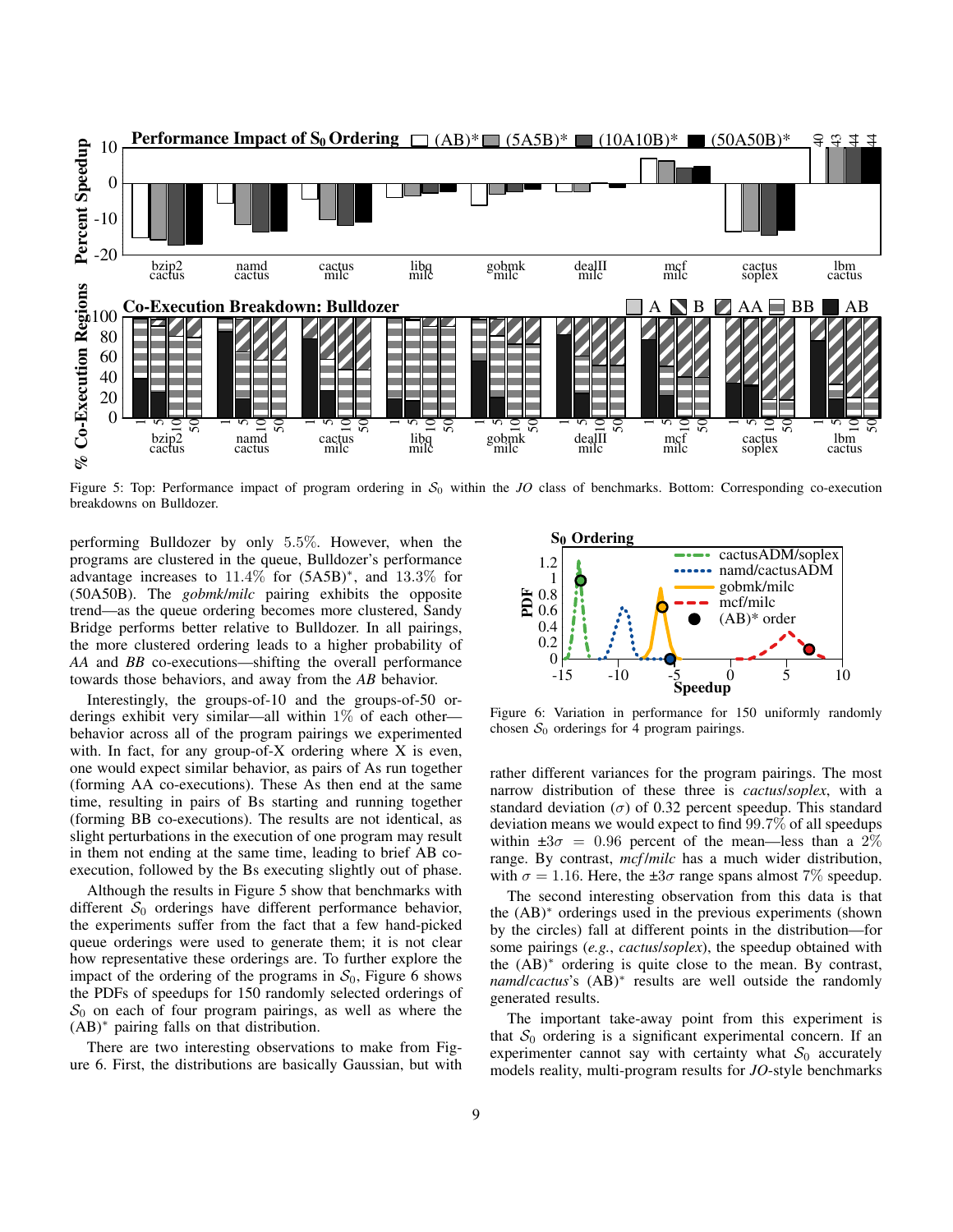are only meaningful if they evaluate multiple  $S_0$  orderings which align with the orderings that occur in the real world situations they intend to model.

# V. RELATED WORK

Prior work has explored aspects of multi-program benchmarking, but no prior work has precisely and clearly defined multi-program benchmarks as we have.

### *A. Multi-program Benchmark Definition*

FAME [21] constructs multi-program benchmarks by repeating the executions of the single programs enough times to ensure that a steady-state behavior is achieved. In our benchmark definition terminology, FAME proposes setting  $\mathcal T$ to be "steady state behavior is obtained." The FAME work does not consider the  $\mathcal F$  or  $\mathcal S_0$  aspects of benchmark definition. In those regards, the FAME benchmarks are related to the *TM* class of benchmarks that we have proposed here, but without the benefit of precisely defined  $\mathcal F$  or  $\mathcal S_0$ .

Other work [20] examines the methods for selecting the single-program benchmark pairings—in our terminology,  $\beta$  from which to define representative workloads. Selecting appropriate values of  $\beta$  is important, but it is orthogonal to our work.

#### *B. Sampling Multi-program Benchmarks*

Much prior multi-program work has explored *sampling* methodologies [5], [11], [13], [18], [19], [22]. This work explores how to select sub-sets of multi-program benchmarks to execute so as to obtain representative results. This work on sampling has focused on the sampling aspect rather than on the benchmarks from which they are sampling. Instead of formalizing the entire benchmarks that the samples represent, which is our focus, this prior work has let the sampling methodologies implicitly define the complete benchmarks the benchmark is whatever the samples happen to represent.

Variable Instruction Count Sampling. A variety of sampling methodologies define their samples by executing both programs together until some condition is reached, then terminating both programs. These methodologies are often referred to as *variable instruction count* because they allow architectural differences to result in changes in the number of instructions executed from each program. Approaches to variable instruction count sampling include "run both programs, possibly starting from checkpoints, until the sum of their committed instruction counts reaches a specified target" (*e.g.*, [16]), "run until both programs reach a minimum number of instructions or until one program reaches a maximum number of completed instructions" (*e.g.* [11]), and "run until each program has reached a minimum number of instructions, restarting the faster program as needed" (*i.e.,* FAME [21]). The samples from these methodologies represent benchmarks similar to those in the *TM* category; the ratios of their constituent programs vary depending on the underlying micro-architecture.

A notable approach to variable instruction count sampling is the Co-Phase Matrix methodology [19]. This approach is based on determining the behavior of two programs in a *co-phase*: a period during which their behaviors and contention exhibit a consistent pattern. Assuming two programs paired together, such that the first program has  $M$  phases and the second has N phases, one can construct a  $M \times N$  co-phase matrix that represents the performance behavior of all co-phases of the two programs. For more than two programs, the dimensionality of the co-phase matrix increases;  $K$  programs form a  $K$ dimensional matrix. Each entry in the co-phase matrix is the performance of that co-phase, and it is obtained with detailed simulation. The overall behavior of the multi-program execution is then estimated by a fast analytical simulation which tracks what phase each program is in, looks up the performance characteristics of that co-phase in the co-phase matrix, and then determines how long the co-phase will last (*i.e.*, how long until either program changes phase behavior). The process repeats until the end of the sample of one program is reached, which means this approach is a variable instruction count methodology. Later work describes how to use a cluster analysis (somewhat similar to SimPoint [14]) to determine representative co-phases of programs [18].

While Co-Phase Matrix, as proposed, implicitly samples from *TM*-style benchmarks, we observe that it can be adapted to sample any of our proposed benchmark classes. First, for single-queue benchmark classes (*JO* and *TO*), the co-phase matrix for programs A and B may need to be expanded to include A/A and B/B pairings, whereas the original cophase matrix needs only A/B pairings. Second, the analytical simulation needs to be extended to track the state of the queue(s), and to "run" (selecting elements from  $B$  to assign to cores according to  $\mathcal{F}$ ) until  $\mathcal{T}$  indicates termination. We note that extending co-phase matrix is not limited to the queuebased classes we proposed, but should be feasible for *any* multi-program benchmark.

Fixed Instruction Count Sampling. Other sampling methodologies (*e.g.*, FIESTA [5]) construct their samples to ensure that the same subsets of the dynamic instruction stream will be executed regardless of micro-architectural differences. Accordingly, these methodologies are called *fixed instruction count*, because they ensure that the instruction counts from each program (and thus ratios) remain fixed. These methodologies mostly correspond to benchmarks in the *JM* category, however they may do a poor job of modeling the loadimbalance behavior in *JM* benchmarks. Specifically, an actual *JM* benchmark will experience all of its load imbalance at the end; one program may execute (possibly for multiple iterations) by itself while the other core remains idle. However, these sampling methodologies experience load imbalance at the end of each sampling epoch. The load imbalance experienced during the sampling may not correspond to the load imbalance in the full execution; in fact, it may not even have the correct program running longer. FIESTA [5] attempts to